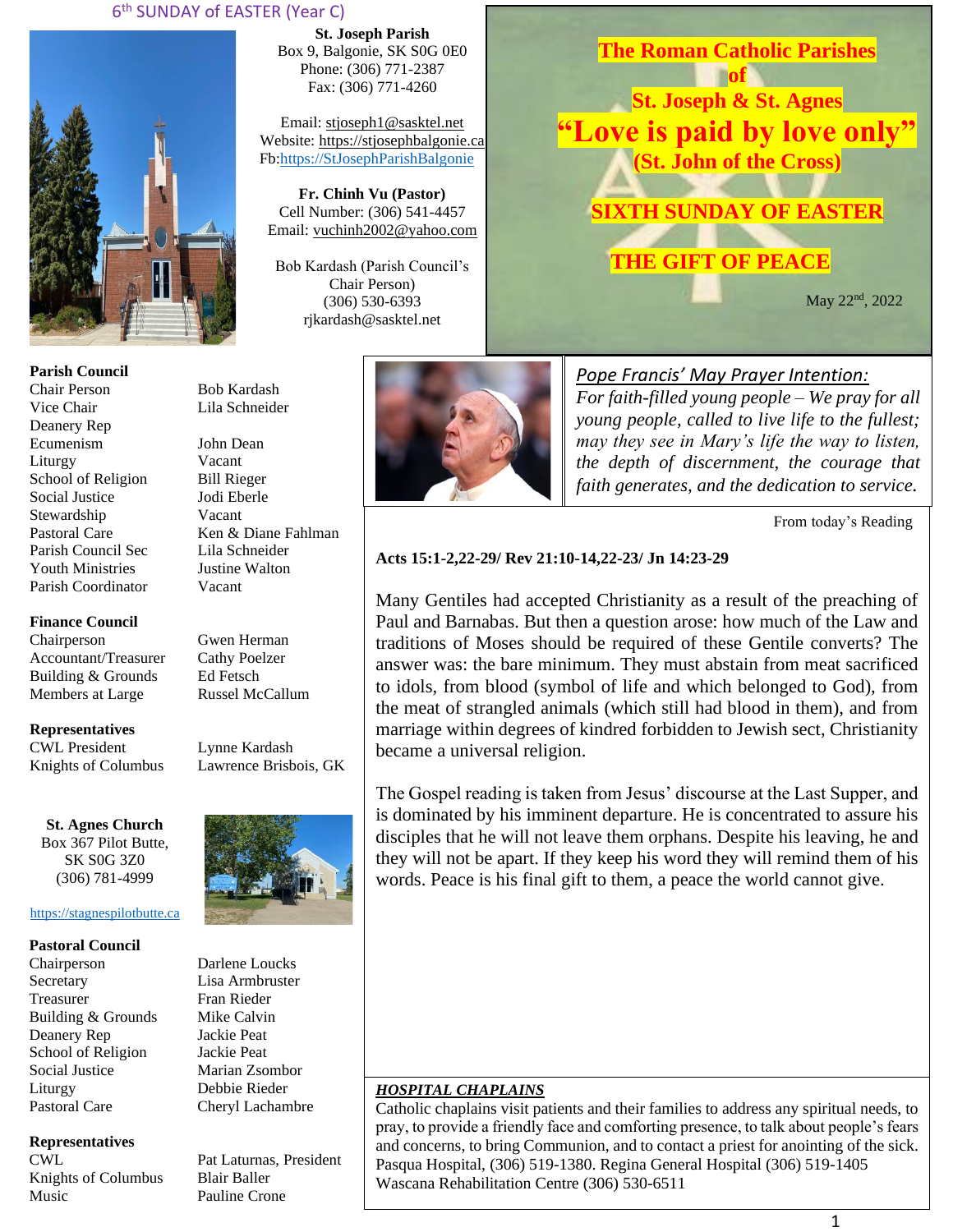6 th SUNDAY of EASTER (Year C)



**ST JOSEPH PARISH**

**Welcome all Parishioners & Visitors**

# MASSES WILL BE CELEBRATED **SATURDAY @ 7:00PM SUNDAY @ 10:30AM MORNING MASS**: 8:15 am Tuesday to Thursday

7:00 pm Every Friday - Mass & Adoration 9:00am First Saturday of the month with Adoration

As a clarification to the communication that was sent out on February 15th, **the masking mandate is being removed as of 12:01 am Monday, February 28th. As of Monday, you may change to optional masking in your parish.** Please be sure that *anyone who chooses to wear a mask feels comfortable doing so.* Here are the recommendations that we offered last week:

It is suggested that at such time that masks become optional that the priest continues to wear a mask during the Eucharistic Prayer or to be sure that ciboria are covered while the Eucharistic prayer is being prayed; and strongly suggested that masks are worn by clergy and extraordinary ministers of communion during the distribution of communion. **Eucharist should continue to be distributed in the form of the Body of Christ only at this time** and not include the common cup.

It is important that good hand hygiene continue. Please continue to supply hand sanitizer in easily accessible areas.

Anyone who is sick should stay home. Although the public dispensation from Mass has not been in effect since August 2021 (see **[Lifting the Dispensation on Sunday Mass](https://email-mg.flocknote.com/c/eJwVTruOwyAQ_Bq7M1oDxjQU1-Q_NgvEnAlE3j2d8vch0mhezUwM-2r0bucSNOgv7OoBtFcxGmOc9saCd3CnyUKunc7WJSnqz_kItMNqKW9g3ZYpk8ukacvGgbcR9TbXcIi8eDI_k74N4EXHlR6loeJTEY6qpX8eMpbXIeAHma-rJUtpjyUWfqXGKKW3hf9axPfyROYFRdJIjdJ8BRb12-9Yx0lGPiVV1ZJ8AD2CREI)  [Attendance](https://email-mg.flocknote.com/c/eJwVTruOwyAQ_Bq7M1oDxjQU1-Q_NgvEnAlE3j2d8vch0mhezUwM-2r0bucSNOgv7OoBtFcxGmOc9saCd3CnyUKunc7WJSnqz_kItMNqKW9g3ZYpk8ukacvGgbcR9TbXcIi8eDI_k74N4EXHlR6loeJTEY6qpX8eMpbXIeAHma-rJUtpjyUWfqXGKKW3hf9axPfyROYFRdJIjdJ8BRb12-9Yx0lGPiVV1ZJ8AD2CREI)**), the sick and medically vulnerable have always been dispensed from the obligation to attend Sunday Mass. If you are ill, elderly, or medically vulnerable in any way, you are urged to continue to take every precaution to keep yourself and others safe.

Thank you for your continued diligence.

May is the month of devotion to Mary. We will pray the rosary (2 decade) together before Mass.

6:50pm on Saturday 10:20am on Sunday

Please Note: Parishioners follow many coming events at [https://stjosephbalgonie.ca](https://stjosephbalgonie.ca/) Or phone the office @ (306) 771-2387

# *Confession is available up to 15 Minutes before Mass or by appointment*

**Donating Note:** Acceptable cheque payee names on donation cheques are as follows:

# **St. Joseph Parish, or St. Joseph RC Church, or St. Joseph Roman Catholic Church.**

Please use one of these acceptable payees when writing your donation cheques to the Parish. Thank you for your continued generosity to St. Joseph.

New Options For Donating to St. Joseph Parish Please visit our parish website: [www.stjosephbalgonie.ca](http://www.stjosephbalgonie.ca/) Under Giving and Sharing button, click on Donate button for

# **Donation Options:**

# **Paypal or Credit Card or Debit Card.**

Please indicate if Donation is for Operating or Building Fund

> **We now offer E-transfer** Please email donation to: [Stjosephbalgonie@gmail.com](mailto:Stjosephbalgonie@gmail.com)

# **ATTENTION:**

PPC Meeting Tuesday May 24, 7:00 pm

**Note:**  June  $13<sup>th</sup>$ , & July  $13<sup>th</sup>$ Mass 7:00pm at Grotto or Church in Kronau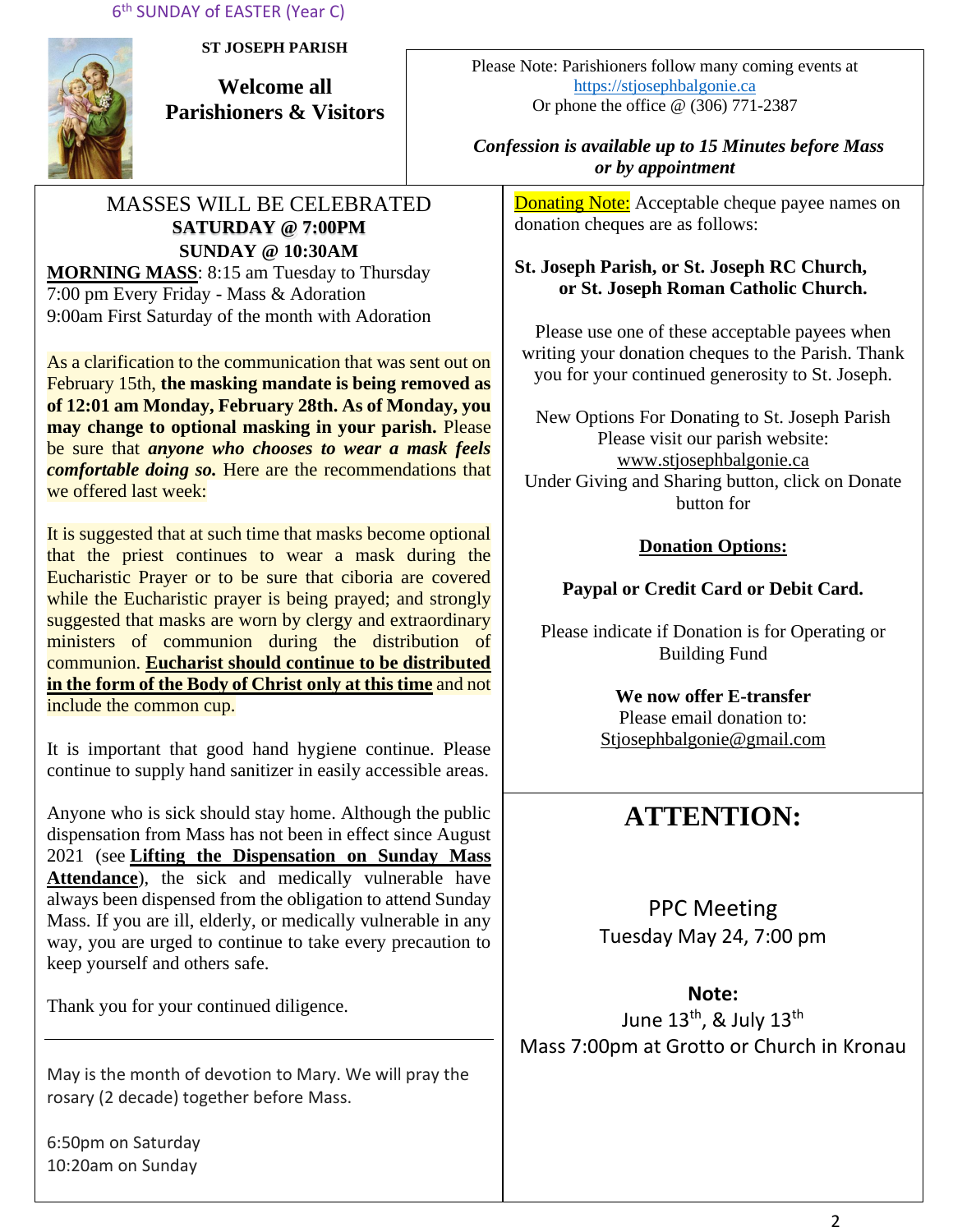## **Save the Date – 2022 Catholic Health Association of Saskatchewan Convention**

We will be holding our 2022 Catholic Health Association of Saskatchewan Convention from Thursday, October 27 – to Friday, October 28, 2022, at Queen's House of Retreats in Saskatoon. The theme of this year's convention is *Hospitality: The Link that Builds Community.*

### **The Archdiocese of Regina Lay Formation Program** *Sharing The Joy Of The Gospel!*

\_\_\_\_\_\_\_\_\_\_\_\_\_\_\_\_\_\_\_\_\_\_\_\_\_\_\_\_\_\_\_\_\_\_\_\_\_\_\_\_\_\_\_\_\_\_\_\_

Our mission is to provide you with a renewed missionary zeal fueled by the joy of the Gospel! One weekend per month from October until June, Catholics who want to know, love, and serve Christ more deeply come together at Campion College in Regina. During this three-year program you will;

+Become more deeply aware of God's personal love and activity in your life.

+Encounter Jesus Christ, discover his plan of sheer goodness for you, and deepen your relationship with Christ and his Church.

+Discover how to more intentionally integrate your faith in daily life in service to Christ.

+Be given the Spiritual and Formation tools you need to follow Christ's commission to "Go, make disciples of all nations".

We are currently accepting applications for our Fall intake. For more information on how to register, please contact our Program

Coordinator, Deacon Eric Gurash at 306-352-1651 ext 211 or email him at [egurash@archregina.sk.ca](mailto:egurash@archregina.sk.ca)

\_\_\_\_\_\_\_\_\_\_\_\_\_\_\_\_\_\_\_\_\_\_\_\_\_\_\_\_\_\_\_\_\_\_\_\_\_\_\_\_\_\_\_\_\_\_\_\_ The Multifaith Saskatchewan AGM will be on **Sunday, May 29 at 3 pm**. This meeting is held online to facilitate participation from across the province. **Please put it in your calendars now.**

[https://us02web.zoom.us/j/86738531951?pwd=cWNc2KJ7cN3cjC](https://us02web.zoom.us/j/86738531951?pwd=cWNc2KJ7cN3cjC-kbrNYyGEAKztsJG.1)[kbrNYyGEAKztsJG.1](https://us02web.zoom.us/j/86738531951?pwd=cWNc2KJ7cN3cjC-kbrNYyGEAKztsJG.1) Meeting ID: 867 3853 1951

Passcode: 566734

Our speaker for the AGM will be Scott Cruikshank from the Church of Jesus Christ of Latter-day Saints. We have invited Scott to speak about the Latter-day Saints' interest in interfaith activities. Scott works with Sask Justice as a dispute resolution consultant and mediator. Born and raised in Regina, he is a father of four and grandfather of one.

In addition, at the AGM we will be holding **elections for the following positions**:

- President
- Vice President
- **Communications**
- Southern Rep (2022-2024)
- Northern Rep (2021-2023)
- Northern Rep (2022-2024)

Nominations for any of these positions may be sent to Nicholas Jesson [\(njesson@archregina.sk.ca\)](mailto:njesson@archregina.sk.ca). We welcome self-nominations! No experience is necessary. These positions are described in the MFS Constitution a[t https://multifaithsask.org/constitution/](https://multifaithsask.org/constitution/) If you have questions about the Board and its responsibilities, please contact me at the same address.

## **Stewardship Bulletin Bit May 22, 2022 6 th Sunday of Easter**

*"…Do not let your hearts be troubled or afraid." (John 14:27)* Our limited human understanding cannot begin to understand the immense power of God. Instead of trusting in God, we often think we can control every outcome. Do you want to make God laugh? Tell Him your plans. The next time worry, anxiety or fear creeps in, thank God for all He has given you and trust that He has a better plan for you. Make God your first choice and not your last resort.

## \_\_\_\_\_\_\_\_\_\_\_\_\_\_\_\_\_\_\_\_\_\_\_\_\_\_\_\_\_\_\_\_\_\_\_\_\_\_\_\_\_\_\_\_\_\_\_\_\_ **TF297: Faith Reason and a Hermeneutic of Suspicion with John Jalsevac - Part 2**

In this three-part series, Dr. Brett Salked sits down with John Jalsevac to discuss their experiences of unhealthy approaches to faith and truth-seeking and work out healthier ways forward. Show Snippet: "When you see such conviction and such certitude you say "Well, I must be missing something." You say, "Maybe I lack the spirit in some way..."

[https://thinkingfaith.libsyn.com/faith-reason-and-a-hermeneutic](https://thinkingfaith.libsyn.com/faith-reason-and-a-hermeneutic-of-suspicion-with-john-jalsevac-part-2)[of-suspicion-with-john-jalsevac-part-2](https://thinkingfaith.libsyn.com/faith-reason-and-a-hermeneutic-of-suspicion-with-john-jalsevac-part-2)

\_\_\_\_\_\_\_\_\_\_\_\_\_\_\_\_\_\_\_\_\_\_\_\_\_\_\_\_\_\_\_\_\_\_\_\_\_\_\_\_\_\_\_\_\_

# **Refugee Sponsorship Fundraising Events**

The Refugee Sponsorship Group of Holy Rosary Cathedral will host Rider Game Day Parking on Saturday May 23 beginning at 1 p.m. at the Holy Rosary Cathedral Parking lot on the corner of 13th Avenue and Cameron Street. \$10. per car. 100% of the proceeds will go to refugee sponsorship. Please call Bernadette at (306) 525-0049 landline or (306) 537-4158 mobile for further information.

Holy Rosary Cathedral and the Refugee Sponsorship Group will hold a rummage and bake sale on Saturday June 4 at Holy Rosary Cathedral basement. Bring your treasures on Friday June 3 between 3 and 9 p.m. Come on Saturday between 9 a.m. and 4 p.m. Proceeds will be split between the needs of our parish and the refugee sponsorship. Please call Bernadette at (306) 525-0049 landline or (306) 537-4158 mobile for further information. Thank you!

\_\_\_\_\_\_\_\_\_\_\_\_\_\_\_\_\_\_\_\_\_\_\_\_\_\_\_\_\_\_\_\_\_\_\_\_\_\_\_\_\_\_\_\_\_

The Marian Centre is very grateful for all the support it has received towards its bagged lunch program during these past two years. Many of you generously provided the home baking, and other items, for these lunches. On June 6th our needs will change somewhat, as we are intending to re-open our dining room, and resume serving hot meals. We will exercise appropriate cautionary protocols, as we realize the pandemic is not yet behind us. Although our need for it has lessened (we are no longer looking for 1300 muffins each week!) we will still welcome home baking. We are also very grateful for your prayers as well, as we begin this re-opening.